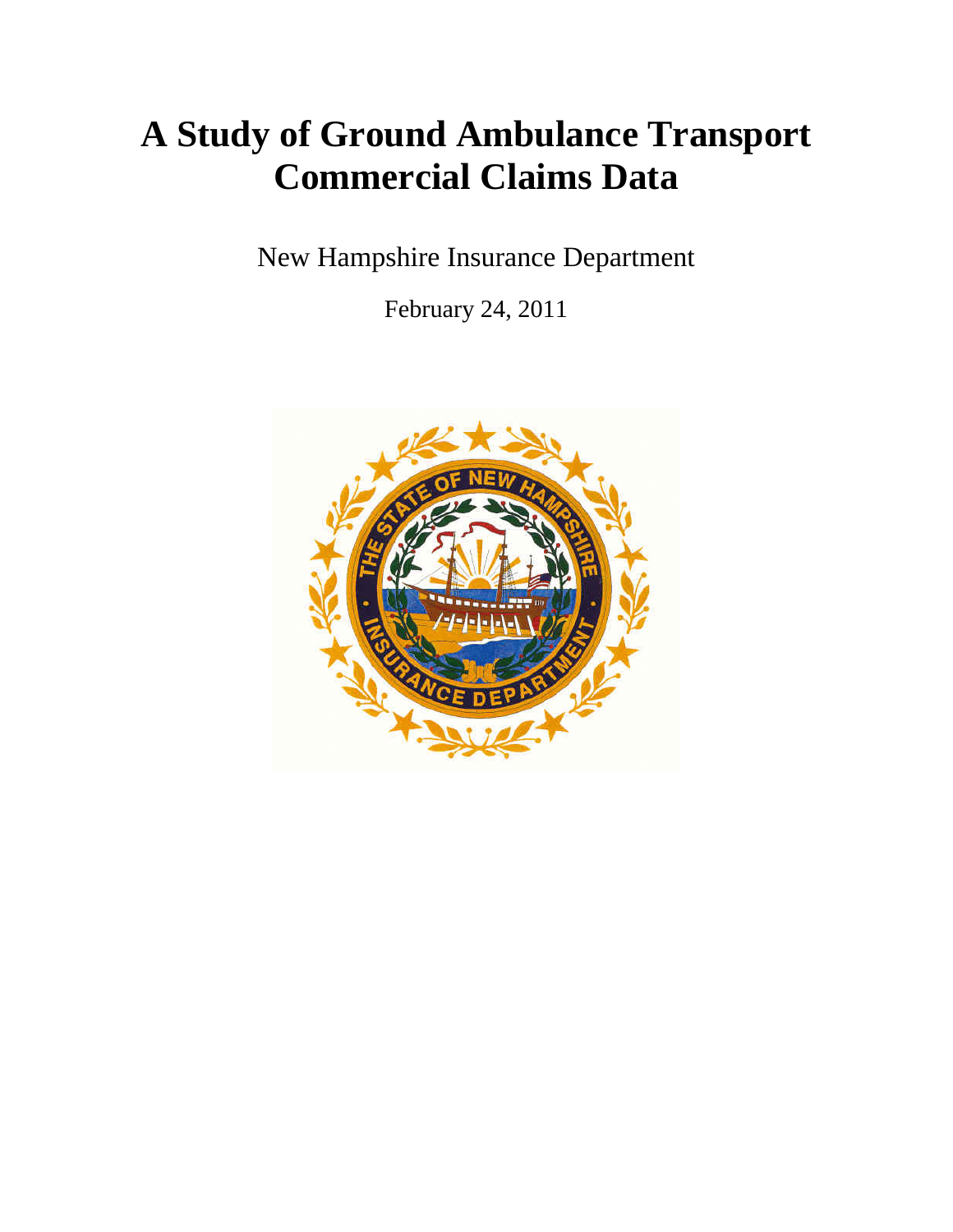#### **PURPOSE**:

The New Hampshire Insurance Department (NHID) analyzed commercial insurance claims data from the New Hampshire Comprehensive Health Information System (NHCHIS) in order to better understand the ambulance market and the cost of ambulance transports in New Hampshire (NH).

#### **BACKGROUND**:

All data presented below are for NH policyholders who are also NH residents. Including data for NH policyholders regardless of residence location would increase the totals by around twenty percent. Ambulance companies are included in the study, regardless of where they are located.

Ambulance transport services are identified by specific HCPCS codes submitted by ambulance providers on claims data. These codes describe the services provided. Air ambulance services are not included in this study.

Charge amounts are what are billed by the ambulance company. The allowed amount is the total amount due to the ambulance company from the health insurance carrier and the patient (through a deductible, copay, or coinsurance). These amounts are often stipulated in a contract between a health insurance carrier and the ambulance provider.

Charges are for specific services, and include a "base rate" regardless of the distance traveled, and a mileage rate that is based on the number of miles of the transport. Additional charges may exist for services such as disposable supplies, IV drug therapy, or oxygen.

Geographic breakdowns are based on the patient zip code. Ambulance companies may use a billing address that is different from where the service is provided, and the address may even be out of state. Patient zip code is mapped to the NH county. Claims with invalid or non-NH zip codes are excluded.

The NHCHIS data include both fully insured and self insured commercial insurance members. All services included in this study took place between April 1 of 2009 and March 31 of 2010.

#### **SUMMARY**:

The approximate number of ambulance companies in NH providing services to commercially insured members = 130. NH's largest volume ambulance provider, Rockingham Regional Ambulance provides about 19 percent of transports. The top ten ambulance providers cover forty percent of the transports to NH residents.

Anthem is the carrier that has obtained the deepest discount from charges on average, equal to 23 percent. Five additional companies have obtained an average discount equal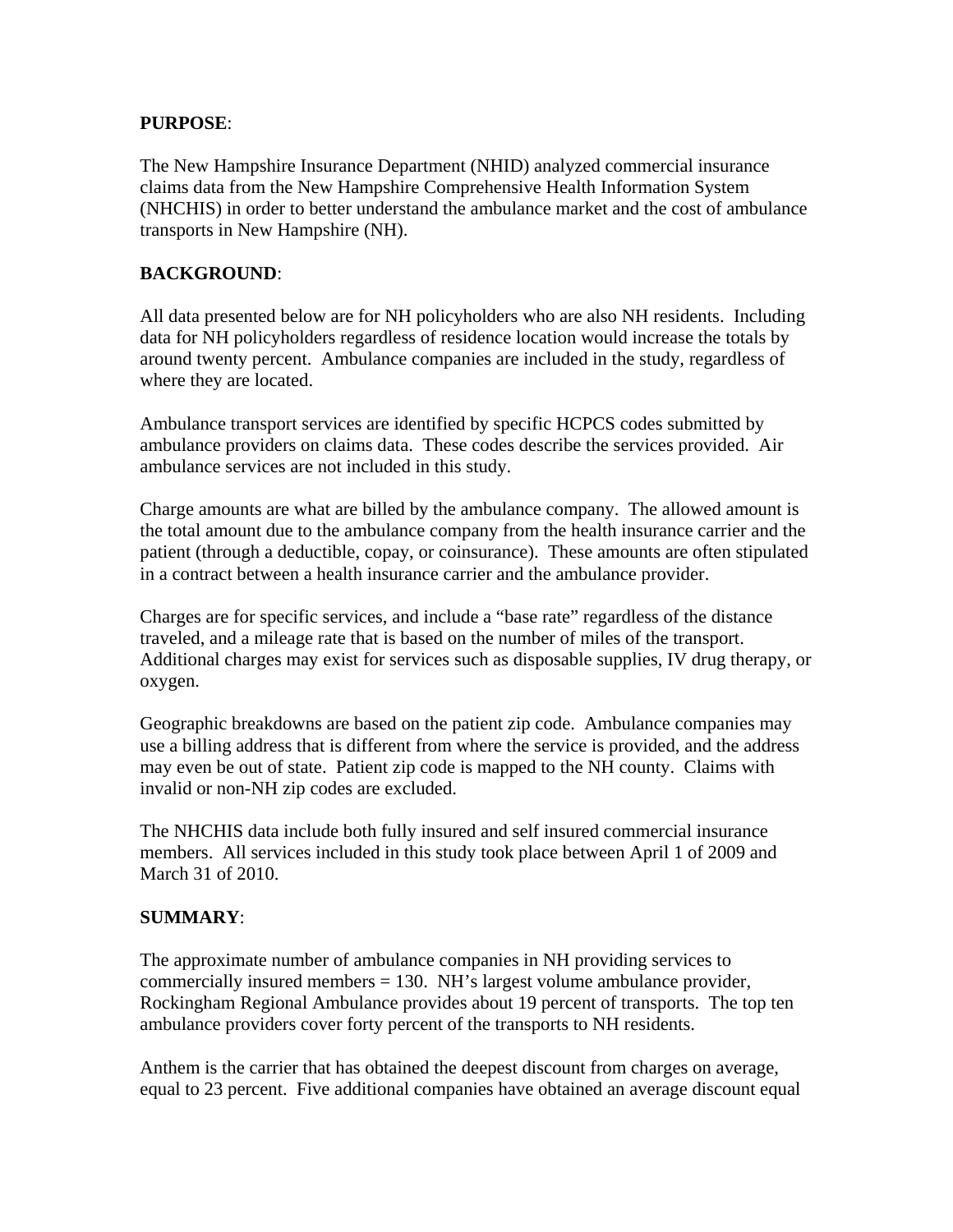to at least 15 percent. These discounts are aggregate, and may include separate discounts depending on plan type (e.g. HMO or PPO) or whether the member is covered by a self insured policy.

Annual charges for ambulance services = \$10.9M Annual allowed payments  $= $8.7M$ Overall allowed payments as a percent of charges = 80%

Emergency Transports: Percent of transports that are emergency  $= 75\%$ Percent of total charges that are for emergency transport  $= 72\%$ Percent of total allowed amounts that are for emergency transport = 76%

Averages per transport:

• Emergency

 $Chares = $838.25$ Allowed  $= $708.80$ Allowed as a percent of Charges = 84.6% Average distance of transport  $= 11.3$  miles

• Non-emergency

 $Chares = $1,066.45$ Allowed  $= $741.19$ Allowed as a percent of Charges  $= 69.5\%$ Average distance of transport = 35.3 miles

In most counties the average charge for non-emergency transport exceeds the average charge for emergency transport, but the average allowed amounts for emergency vs. nonemergency transports are similar.

Portion of patient transports identified as providing Advanced Life Support (ALS) services: Emergency  $= 65.4\%$  ALS Non-emergency  $= 26.4\%$  ALS

Many of NH counties have similar average transport distances for emergency transports, with the exception of Coos County (average of 34 miles). Eight out of ten counties have an average emergency ambulance transport distance between nine and 14 miles. Nonemergency transports distances are highly variable among counties.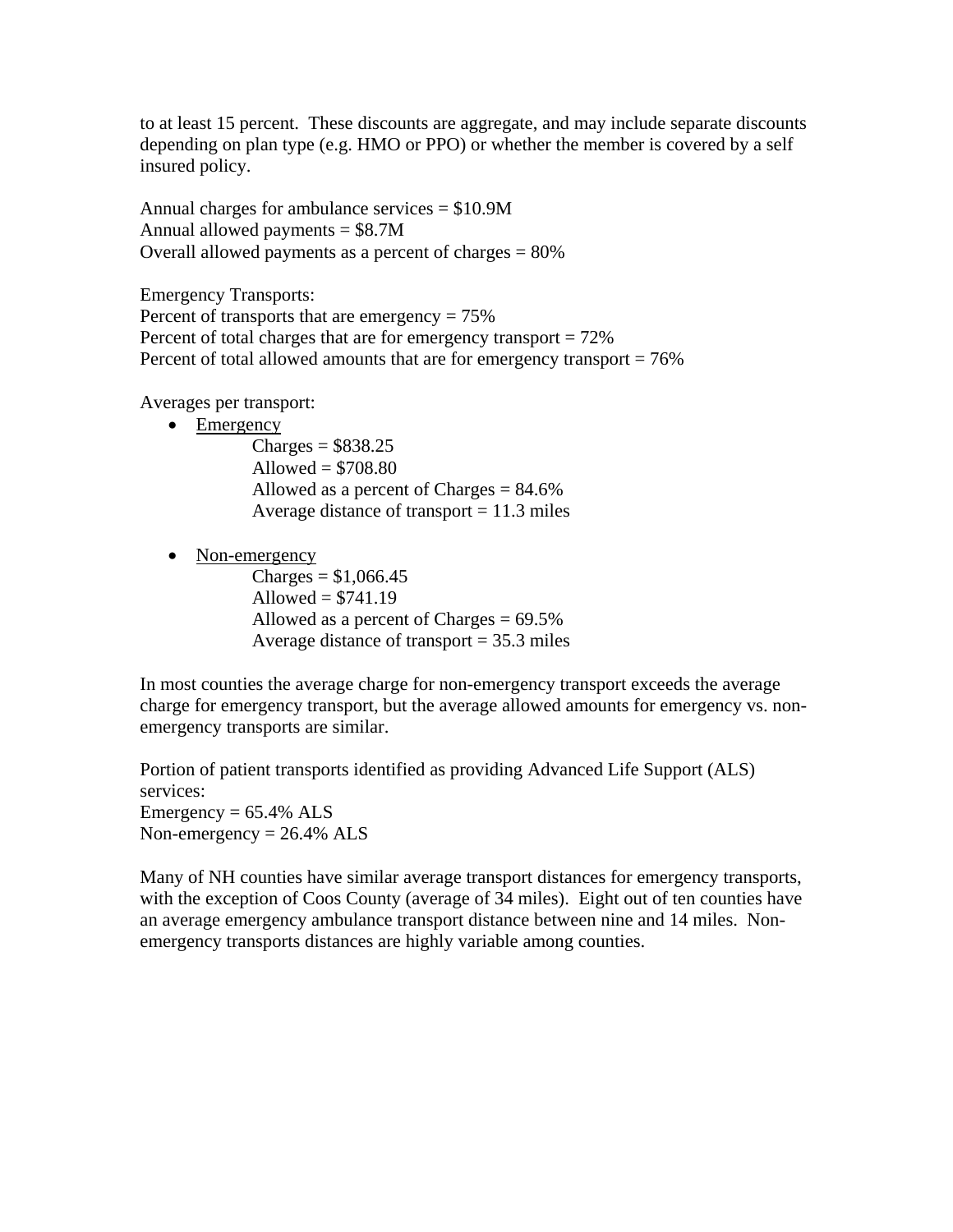#### **DETAILED FINDINGS:**

#### **Carrier Discounts**

Health insurance carriers often contract with ambulance companies to obtain agreed upon discounts from charges, and provide direct payment to the ambulance company in exchange for the discount. Amounts below reflect the aggregate discount from charges for all ambulance services and insurance lines of business. Carriers are ranked from those with the deepest average discount to the least. Discounts may include denied services.

#### Table 1

| <b>Health Insurance Carrier</b>     | <b>Average Discount from Charges</b> |
|-------------------------------------|--------------------------------------|
| Anthem - NH                         | 23%                                  |
| United Healthcare Insurance Company | 18%                                  |
| Harvard Pilgrim HC                  | 18%                                  |
| <b>CIGNA/CGLI</b>                   | 16%                                  |
| Golden Rule Insurance               | 15%                                  |
| Aetna                               | 14%                                  |
| UltraBenefits Inc.                  | 14%                                  |
| <b>MVP</b>                          | 12%                                  |
| Great-West Life & Annuity Insurance | 7%                                   |
| The MEGA Life and Health Insurance  | 5%                                   |
| American Republic Insurance Company | 4%                                   |
| New Hampshire Health Plan           | 1%                                   |
| Gallagher Benefit Administrators    | 1%                                   |

# **Average Transport Charges and Allowed Amounts by County**

Based on the county the patient lives in, the average charge and average allowed amount is calculated and reported in the charts below. Average transport charges are influenced by the individual ambulance provider charges, the intensity and volume of services provided during the transport, and the distance of the transport (measured in miles).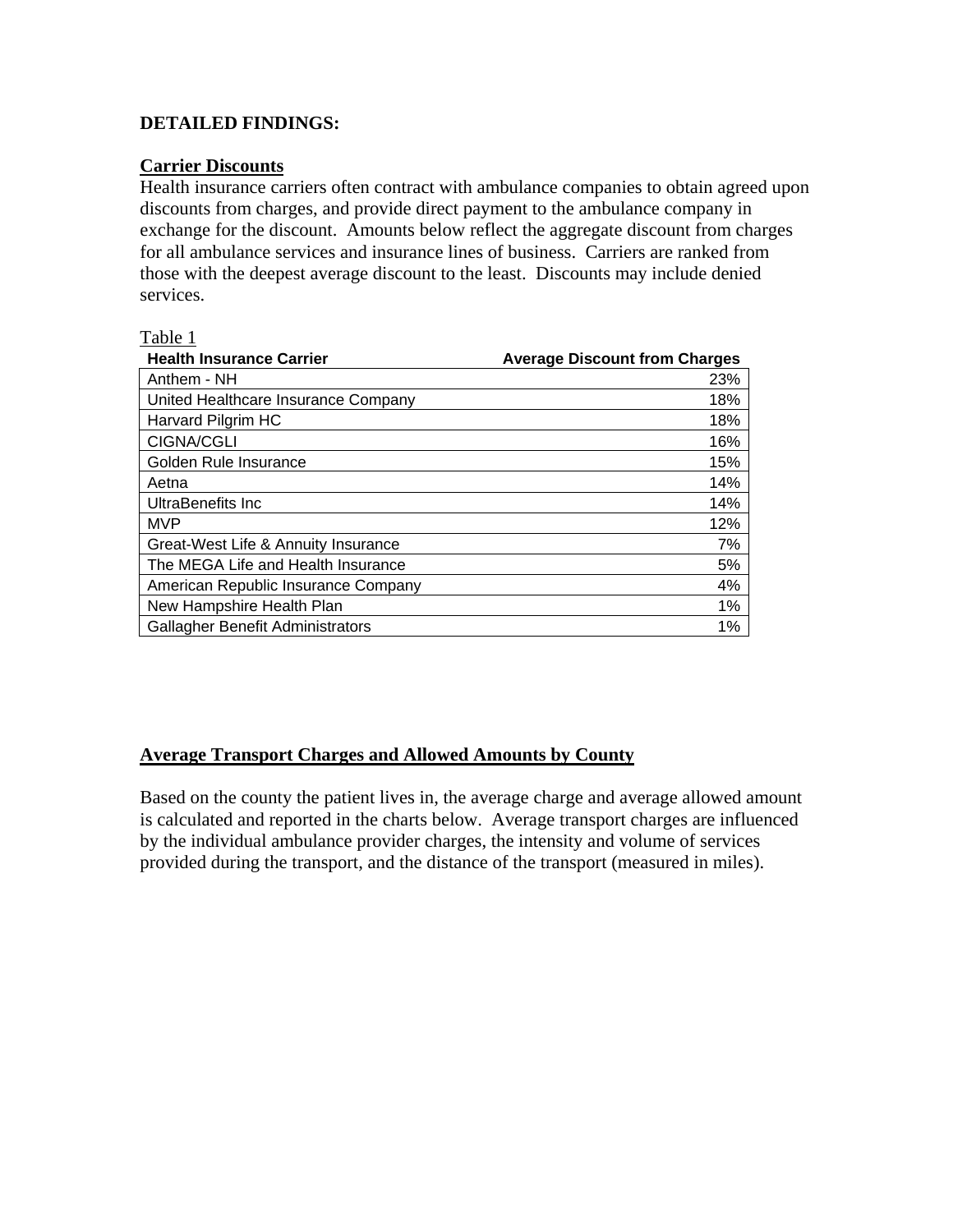



Chart2

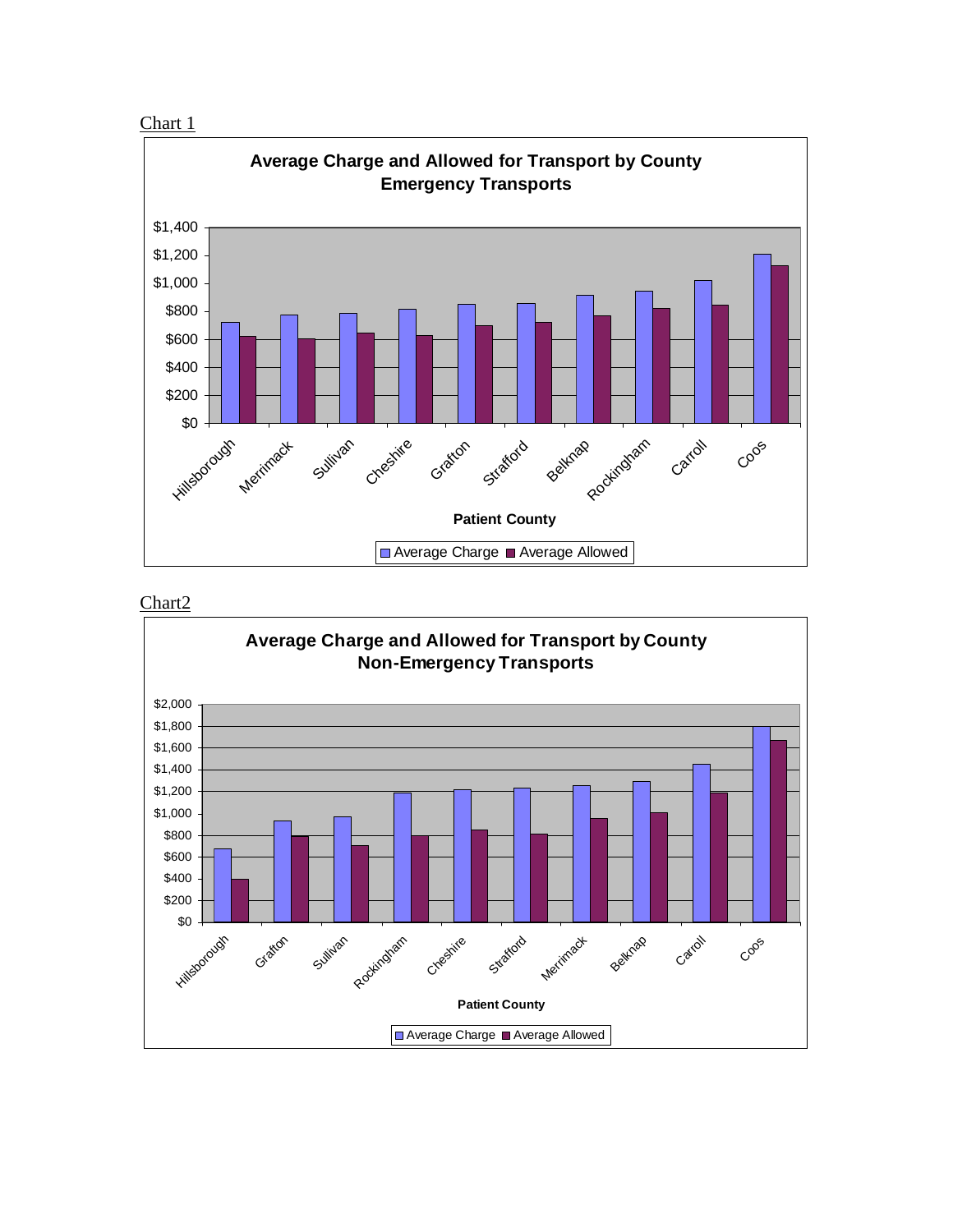Chart 1 and Chart 2 show that transports for patients in some of the state's most rural counties result in the highest average charges per transport (Carroll and Coos). To varying degrees, the allowed amounts follow the same pattern. With the exception of Hillsborough, the average charge for a non-emergency transport exceeds that of the emergency transport when county to county comparisons are made. In many cases the allowed amounts for non-emergency transports are a lower percent of charges than for emergency transports, often resulting in similar paid amounts for emergency and nonemergency transports.

# **Average Transport Charge and Percentage of Transports with ALS**

One possible explanation for high or low average transport charges could be the percentage of transports that are billed with ALS codes. Chart 3 (emergency transports) shows that Carroll and Coos counties have the highest percentage of transports billed with ALS codes, however the Coos county basic life support (BLS) transports also have higher charges than in other counties. Additionally, Merrimack and Hillsborough counties have a relatively high percentage of transports billed with ALS codes, but the average transport charges are less than in many counties.

Emergency vs. non-emergency and ALS vs. BLS are determined by the ambulance provider. The federal government has prosecuted a number of ambulance cases for Medicare beneficiaries involving upcoding from BLS to ALS related to both emergency and non-emergency transports. The mix of ALS and emergency vs. non-emergency services will influence the average charges and payment levels made to ambulance companies. County is sorted based on percent of transports with ALS billing.

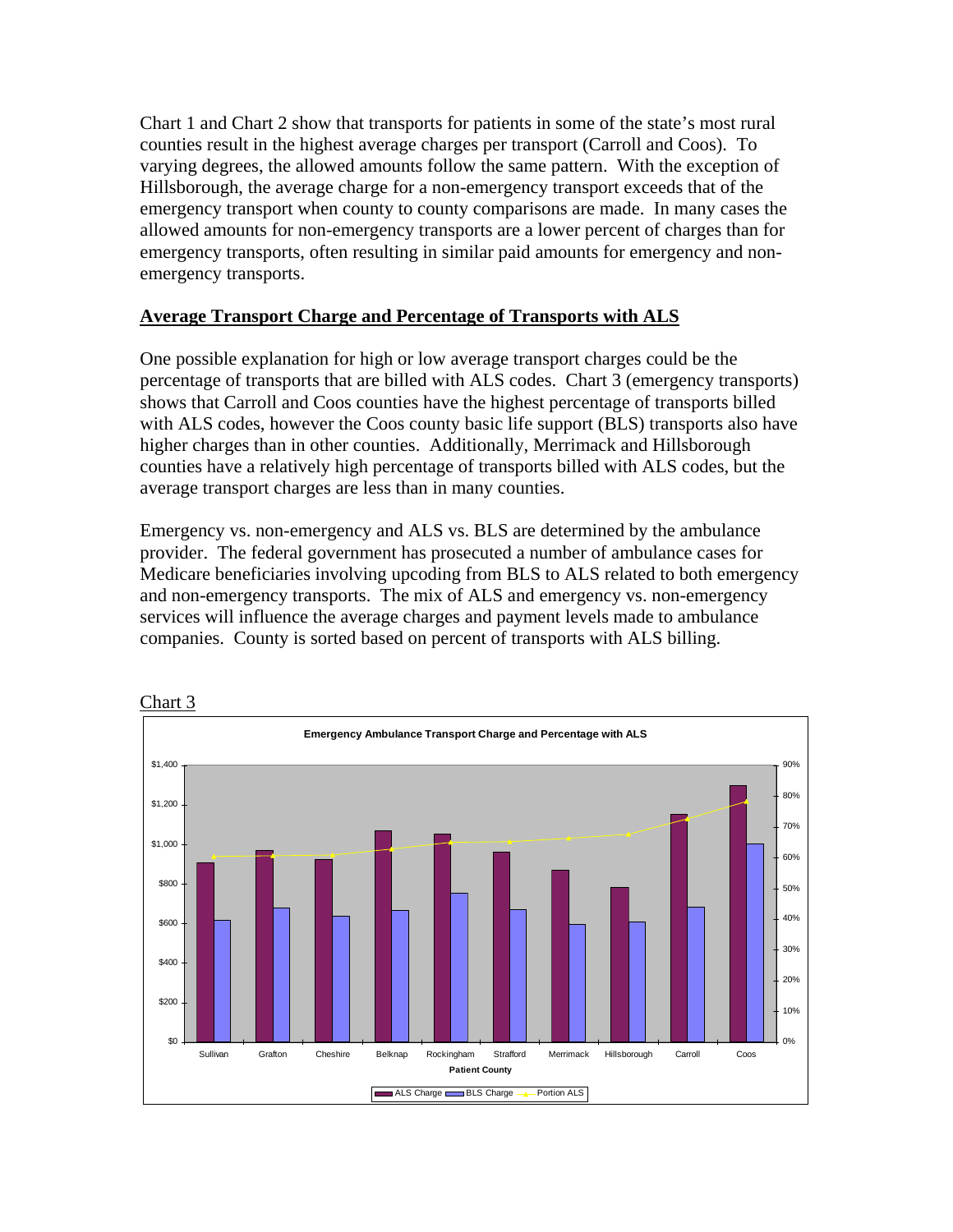Chart 4 shows the same information for non-emergency transports, and Carroll and Coos counties are in the top three with the highest charges and the highest percentage of transports billed with ALS services. Unlike with emergency transports, there is substantial variation in the percentage of non-emergency transports billed with ALS codes among counties. Counties are sorted based on ALS transport average charge.



Due to the transport distances varying among counties in NH, the average charge for transports is likely to differ as well. Charts 5 and 6 show the average amounts charged per mile by county in order to adjust for average transport distance. Total charges for all ambulance services billed during the transport are divided by the number of miles traveled in order to arrive at the per mile rate. Carroll and Coos counties are no longer among the counties with the highest transport charge rates.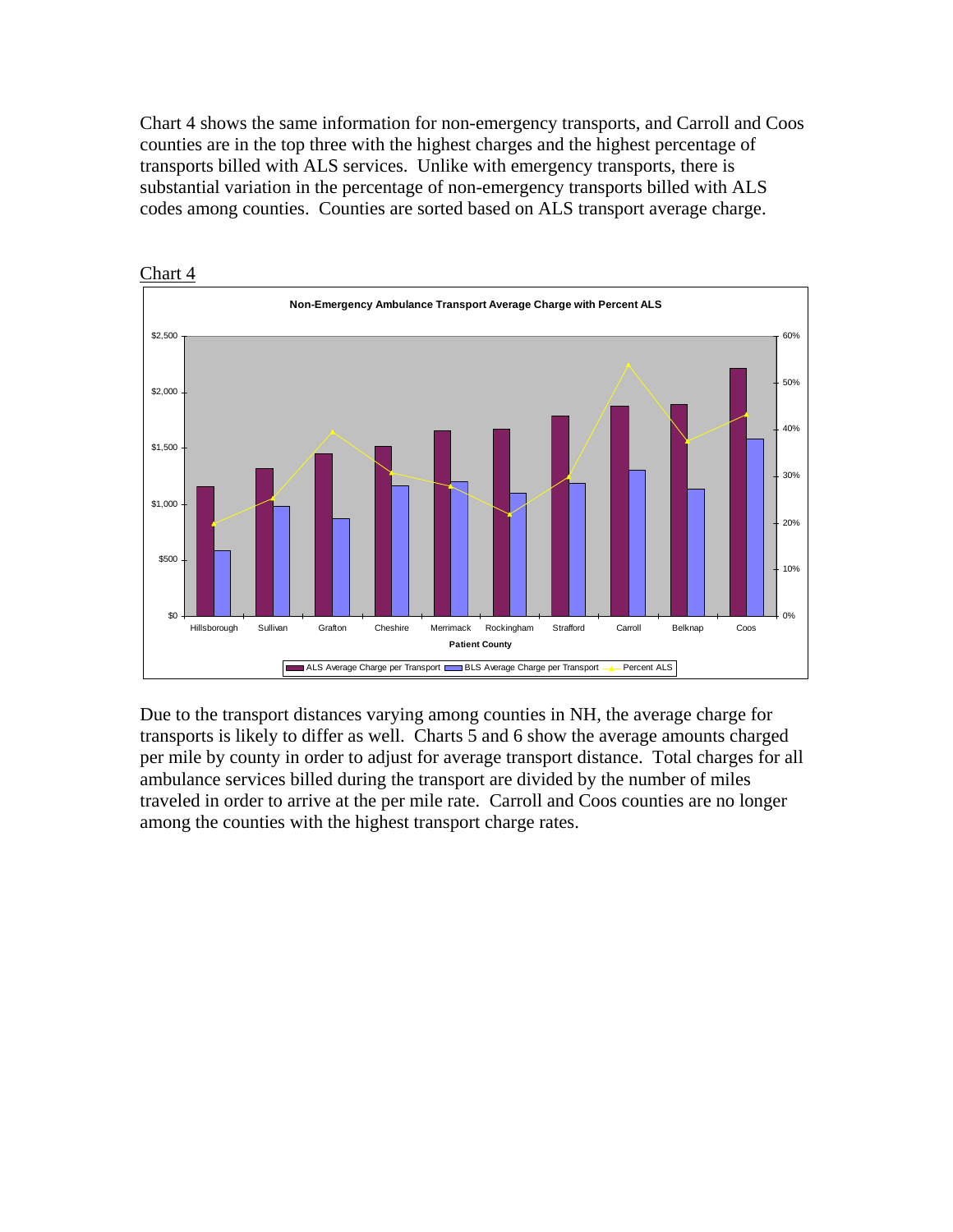





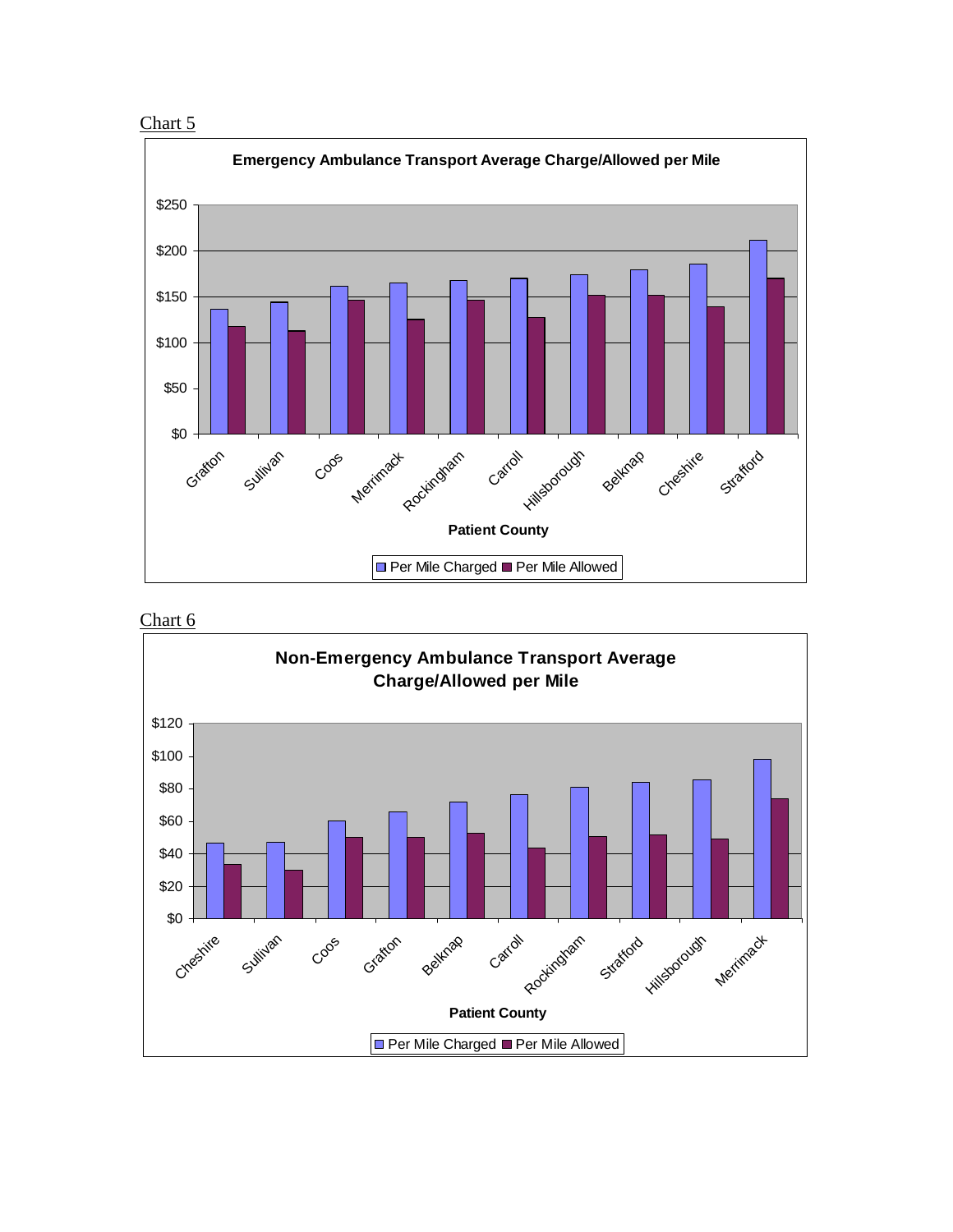#### **Average Distance of Transport**

The average distance of ambulance transport will depend on the geography of the county in addition to the number and location of ambulance companies available. County in Chart 7 is ranked from the shortest average emergency transports to the longest. The ranking for non-emergency transports is inconsistent with the emergency transport ranking. With the exception of Coos, the average distance for emergency transports are fairly similar across the state. Eight out of ten counties have an average transport distance between nine and 14 miles.



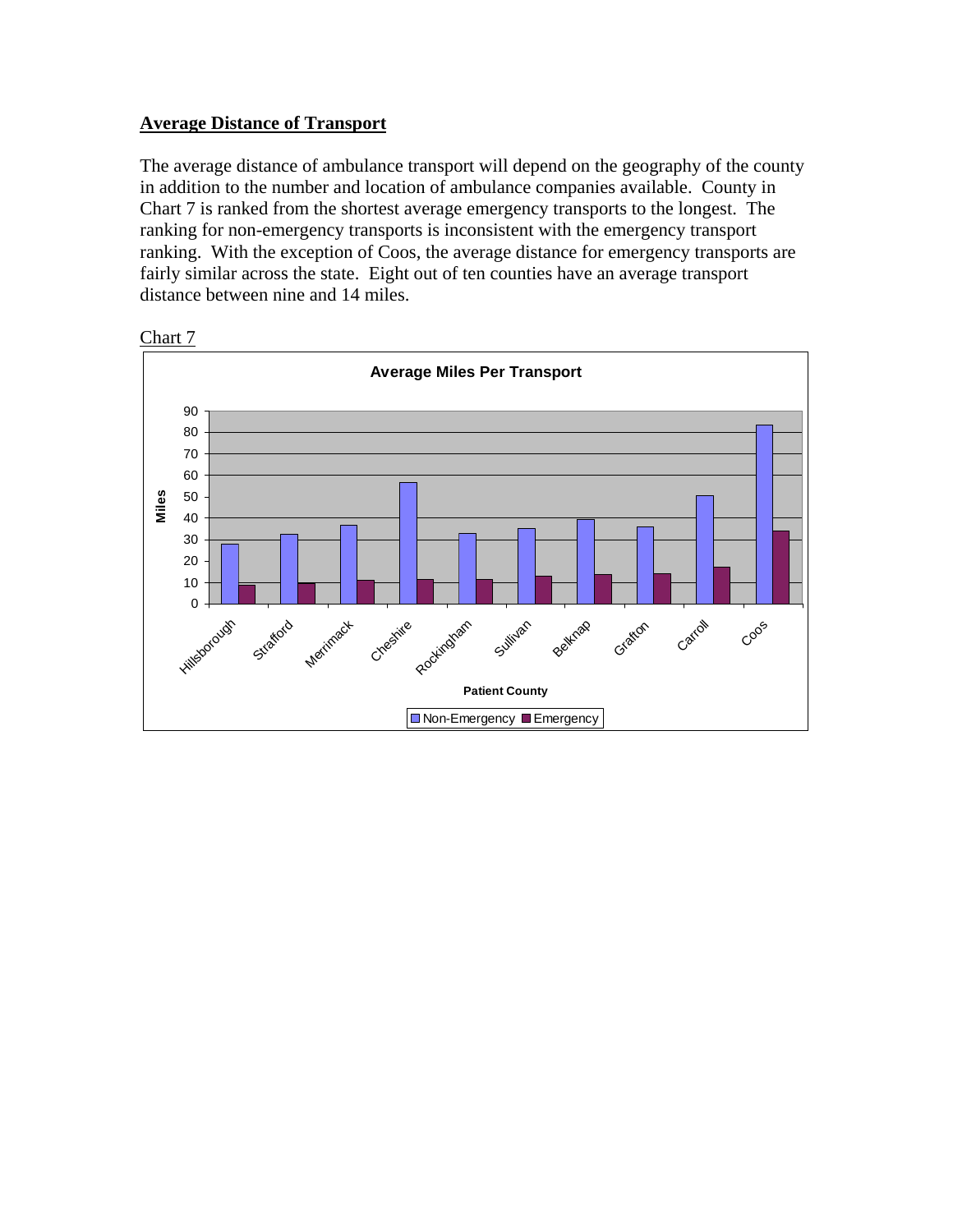#### **Average Billing/Allowed Rates**

Table 2 below shows the average billed charge and average allowed amount for the most common charges by ambulance companies. These are aggregate averages by service (HCPCS are referred to as "procedure" or billing code) and include ambulance providers regardless of whether they contract with health insurance carriers. Total charges for a transport include at least a base rate and a mileage value, but may include several other services. Therefore, the line items will only represent a portion of the ambulance bill.

#### Table 2

|              |                                                            | <b>Portion</b><br>оf    |                   |                           |                            |
|--------------|------------------------------------------------------------|-------------------------|-------------------|---------------------------|----------------------------|
| <b>HCPCS</b> | <b>Billing Code Description</b>                            | <b>Units</b><br>Billed* | Average<br>Charge | Average<br><b>Allowed</b> | Average<br><b>Discount</b> |
|              |                                                            |                         |                   |                           |                            |
| A0130        | Non-emergency transportation: wheelchair van               | 2%                      | \$36              | \$35                      | 2%                         |
| A0429        | Emergency, BLS base rate                                   | 11%                     | \$499             | \$413                     | 17%                        |
| A0427        | Emergency, ALS base rate                                   | 21%                     | \$632             | \$548                     | 13%                        |
| A0428        | Non-emergency, BLS base rate                               | 5%                      | \$512             | \$329                     | 36%                        |
| A0426        | Non-emergency, ALS base rate                               | 2%                      | \$598             | \$438                     | 27%                        |
| A0425        | Ambulance per mile charge/allowed rate                     | 41%                     | \$17              | \$13                      | 22%                        |
| A0422        | ALS or BLS oxygen and oxygen supplies (life sustaining)    | 7%                      | \$64              | \$56                      | 12%                        |
| A0382        | BLS routine disposable supplies                            | $0\%$                   | \$86              | \$85                      | 2%                         |
| A0398        | ALS routine disposable supplies                            | 0%                      | \$99              | \$87                      | 12%                        |
| A0384        | BLS specialized disposable supplies                        | 0%                      | \$68              | \$61                      | 11%                        |
| A0392        | ALS specialized disposable supplies                        | 0%                      | \$140             | \$133                     | 5%                         |
| A0394        | ALS specialized disposable supplies: IV therapy            | 8%                      | \$134             | \$116                     | 13%                        |
| A0396        | ALS specialized disposable supplies: esophageal intubation | $0\%$                   | \$115             | \$100                     | 14%                        |
| A0999        | Unlisted Ambulance Service                                 | $0\%$                   | \$158             | \$155                     | 2%                         |

\*For example, during one transport there might be one unit of a base rate and 15 units of the mileage rate. All services listed above have units billed. When "0%" is listed, the total number of units is less than 0.5 percent.

Emergency transports are coded with ALS almost twice as often as for BLS. The average charge for the non-emergency BLS base rate is actually more than for the emergency BLS base rate, but the average allowed amount is substantially less.

The average discount is substantially more for non-emergency transports than for emergency transports.

#### Geographic Comparison

Charts 8 through 11 show a geographic comparison of the average charge and allowed amount by billed service (HCPCS code) for the most common services. Geographic variation continues with both average charges and allowed amounts, however these variations are less dependent on the rural nature of the county. For example, in all cases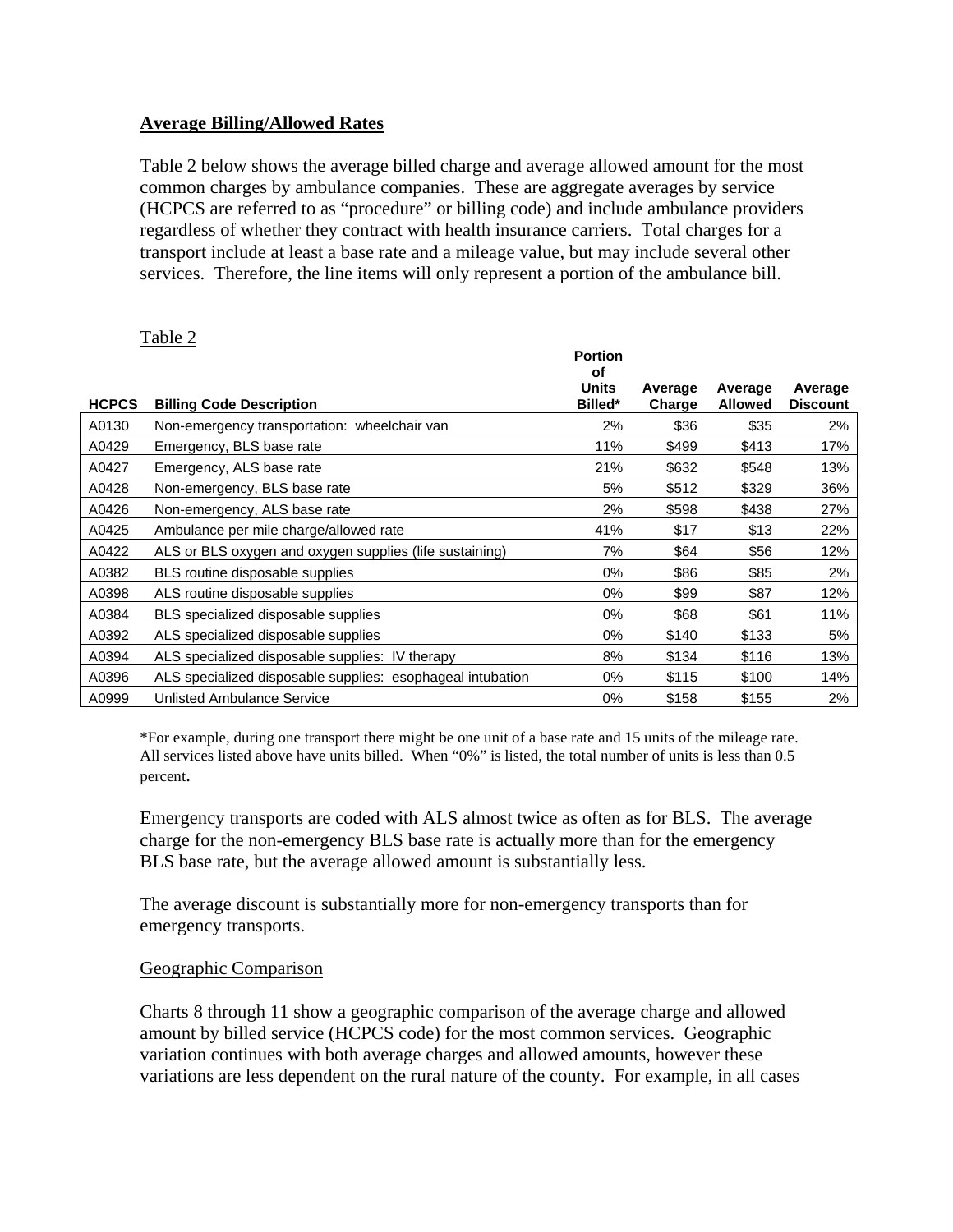Rockingham is in the top three most expensive counties based on charges, and usually allowed amounts, and Grafton is frequently in the bottom three least expensive counties.

When averages are calculated at the HCPCS code level, rates will be influenced by the business practices (contractual reimbursement level, or whether a contract exists) of the dominant ambulance providers, not the typical mileage of transports or billing practices (e.g. frequency of ALS billing or disposable supplies).



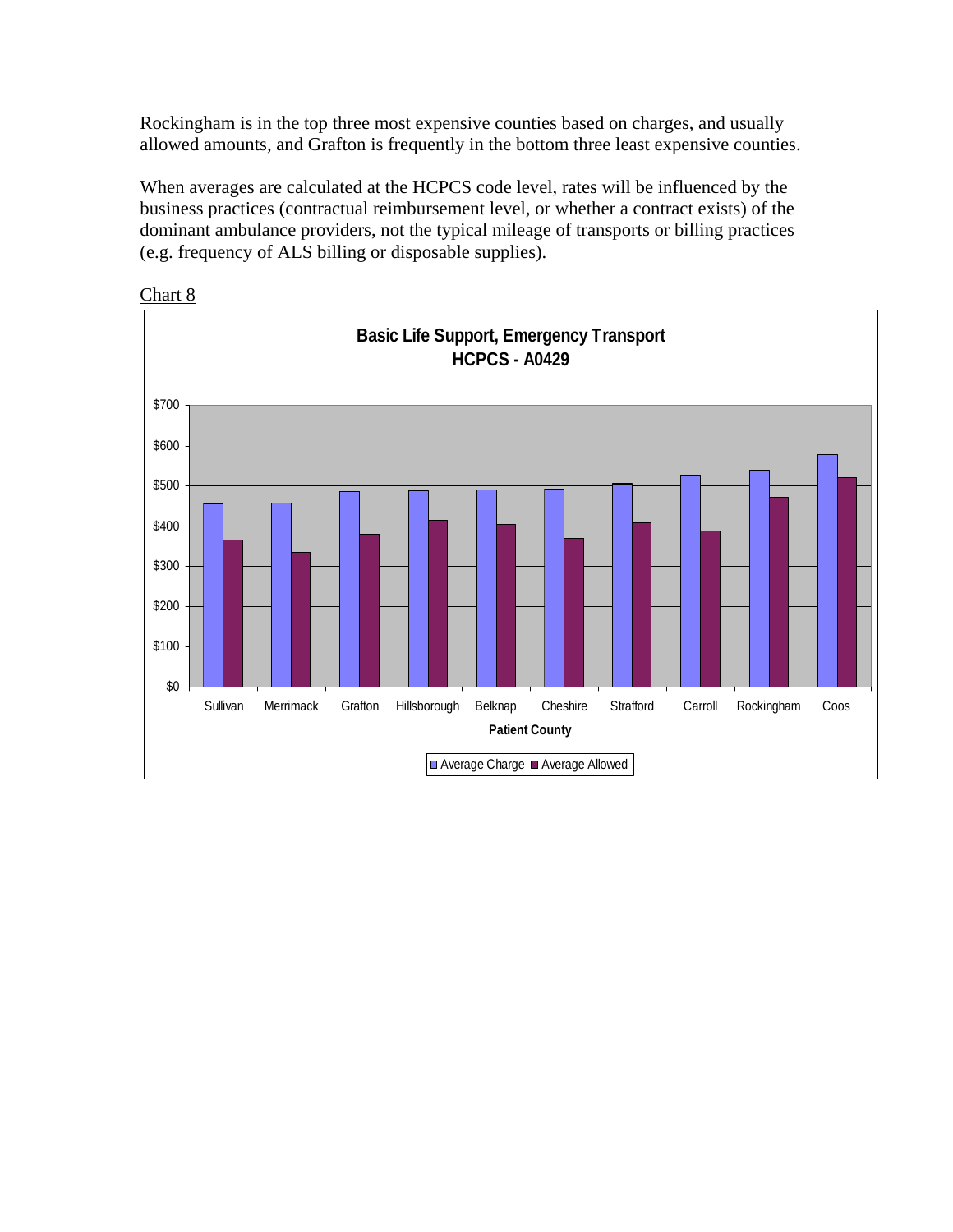





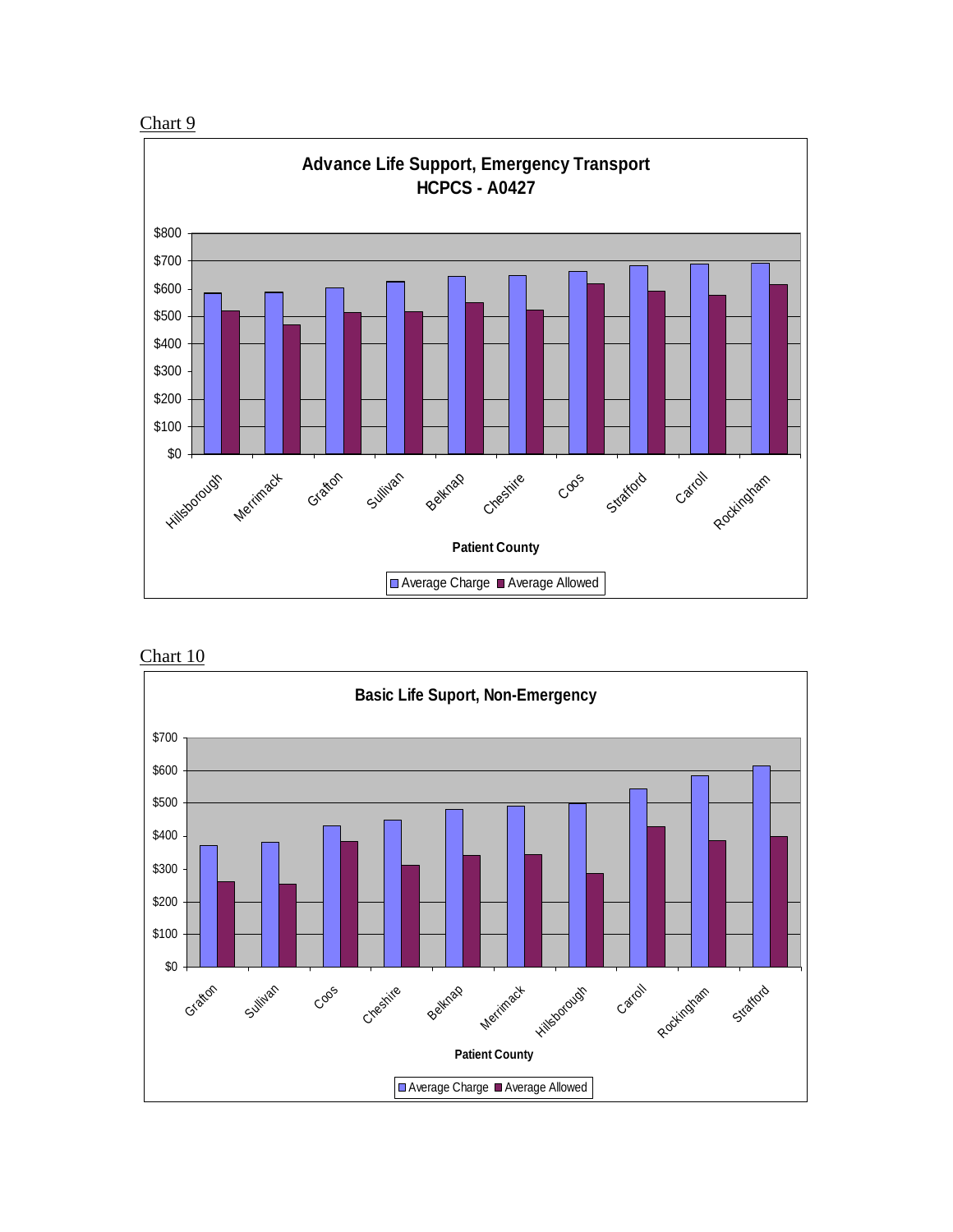





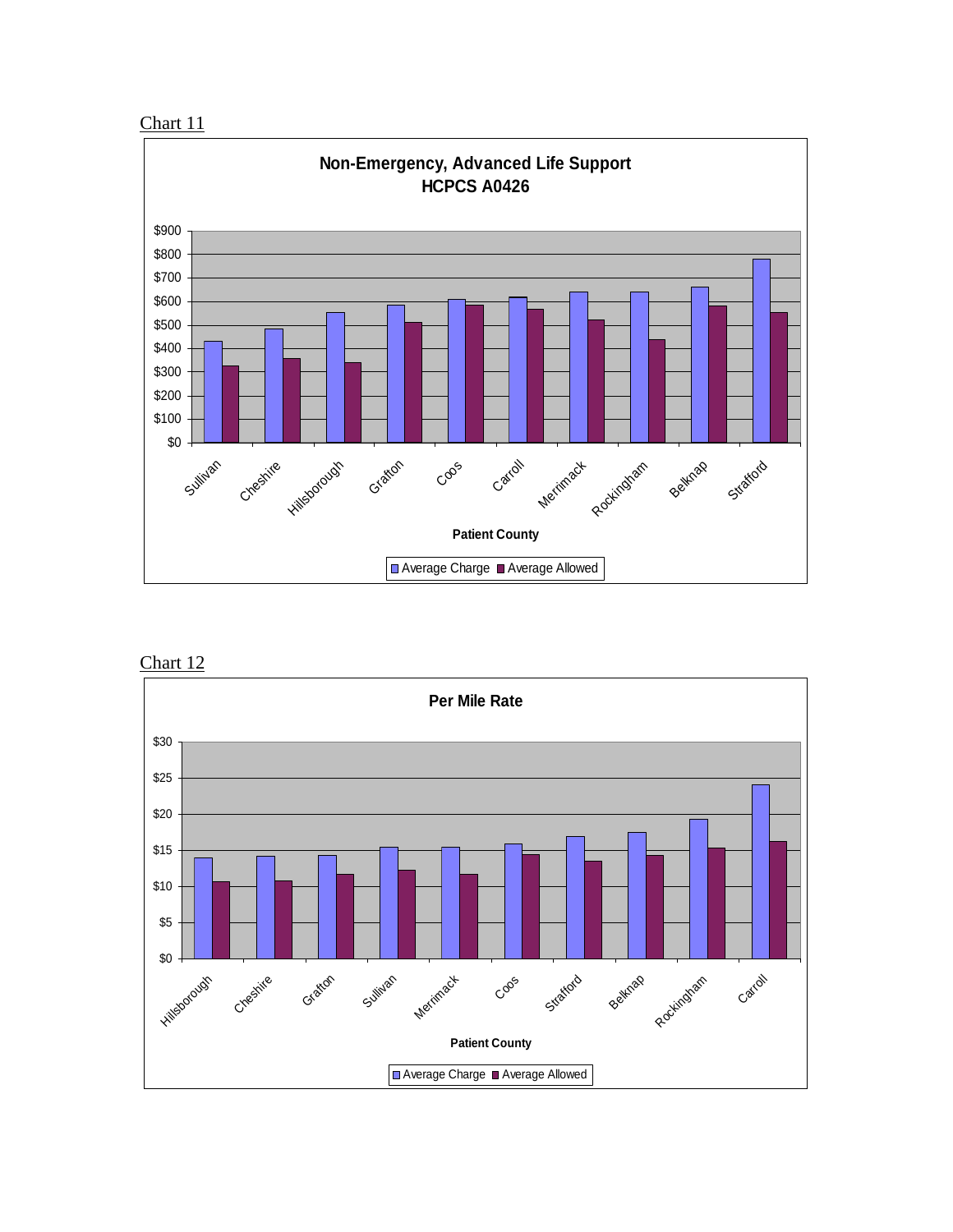#### **Ambulance Provider Specific Data:**

Average ambulance provider rates are most influenced by the ambulance providers performing the most transports. There exists substantial variability in market share, charges, and allowed amounts by ambulance company. Rockingham Regional Ambulance does more transports than any other ambulance provider. Due to the high number of ambulance companies providing services to NH residents, the top ten ambulance companies represent only forty percent of the transports or billed charges to NH residents. The NHCHIS does not include all of the transports by the ambulance provider (e.g. Medicare or Medicaid) or all of the transports provided to commercial members (NHCHIS only include data on NH policyholders). These data are included to show the relative differences in volume among the providers.

#### **Top Ten Ambulance Providers in Transports (emergency and non-emergency):**

| Table 3                                   |                   |                                    |
|-------------------------------------------|-------------------|------------------------------------|
| <b>Ambulance Provider</b>                 | <b>Transports</b> | <b>Percent of Total Transports</b> |
| Rockingham Regional Ambulance             | 2,491             | 19%                                |
| Care Plus Ambulance                       | 542               | 4%                                 |
| American Medical Response                 | 470               | 4%                                 |
| <b>Concord Emergency Med Svcs</b>         | 394               | 3%                                 |
| <b>Trinity EMS</b>                        | 241               | 2%                                 |
| Derry Fire Department Ambulance           | 238               | 2%                                 |
| <b>Stewarts Ambulance</b>                 | 224               | 2%                                 |
| Durham Ambulance Corps                    | 213               | 2%                                 |
| City of Keene                             | 204               | 2%                                 |
| Golden Cross Ambulance                    | 176               | 1%                                 |
| <b>Total for Above</b>                    | 5,193             | 40%                                |
| <b>Total for all Ambulance Transports</b> | 12,823            | 100%                               |

# **Top Ten Ambulance Providers in Billed Charges:**

#### Table 4

| <b>Ambulance Provider</b>              | <b>Total Charges</b> | <b>Percent of Total Charges</b> |
|----------------------------------------|----------------------|---------------------------------|
| Rockingham Regional Ambulance          | \$1,565,328          | 14%                             |
| American Medical Response              | \$756,932            | 7%                              |
| <b>Trinity EMS</b>                     | \$428,675            | 4%                              |
| Care Plus Ambulance                    | \$362,198            | 3%                              |
| <b>Stewarts Ambulance</b>              | \$292,196            | 3%                              |
| <b>Bestcare Ambulance</b>              | \$237,125            | 2%                              |
| <b>Concord Emergency Med Svcs</b>      | \$225,993            | 2%                              |
| New London Hospital                    | \$193,389            | 2%                              |
| Derry Fire Department Ambulance        | \$168,163            | 2%                              |
| R J Diluzio Ambulance Service          | \$153,110            | 1%                              |
| <b>Total for Above</b>                 | \$4,383,109          | 40%                             |
| <b>Total for all Ambulance Charges</b> | \$10,879,932         | 100%                            |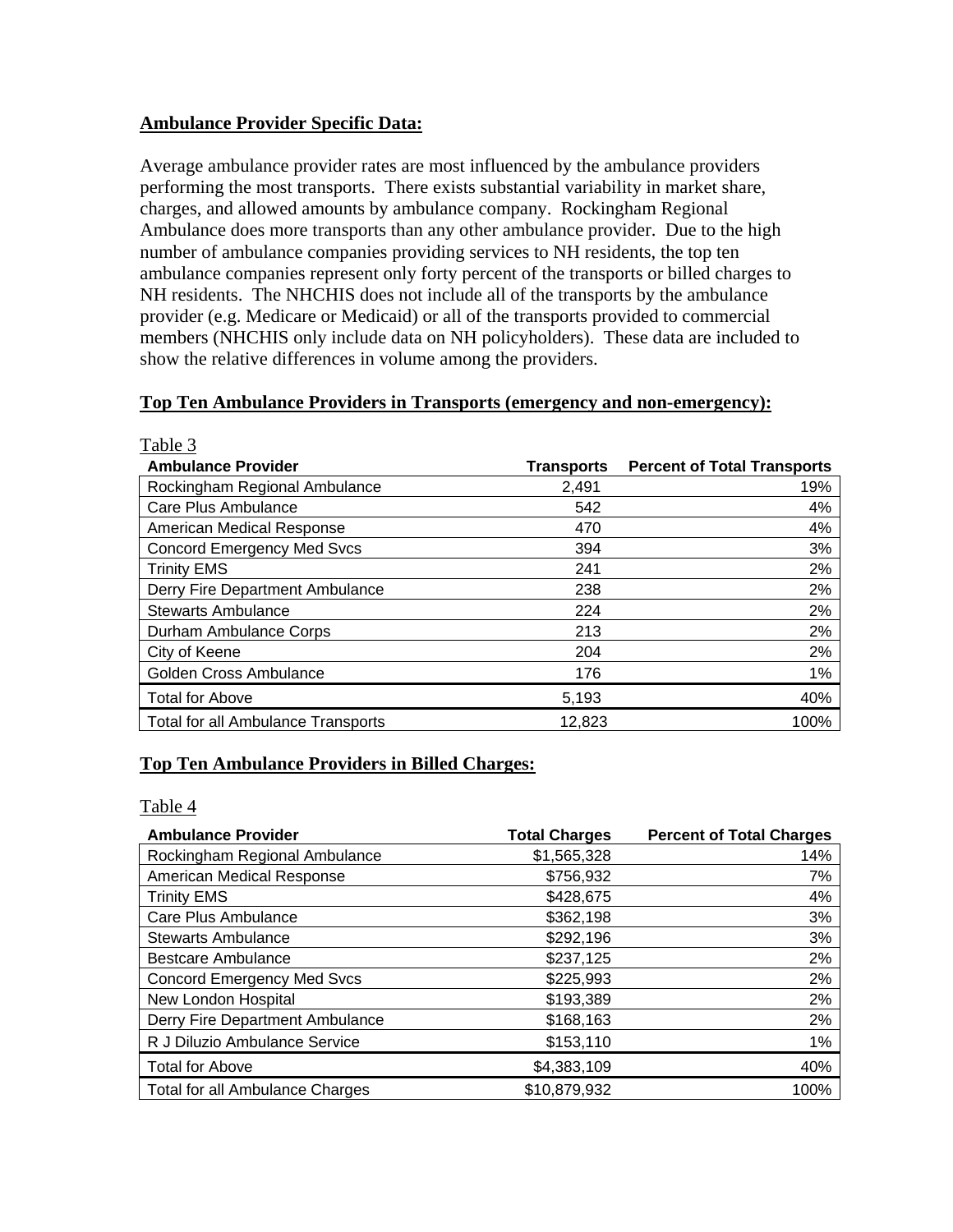#### **EMERGENCY TRANSPORTS ONLY:**

The average transport charges will reflect the mix and intensity of billed services as well as the distance of the transport. Averages below include all services during the transport.

#### **PER TRANSPORT RANKING:**

# **Top Ten Ambulance Providers Based on Average Charge Per Emergency Transport:**

|--|

| <b>Ambulance Provider</b>                | Transports | <b>Average Charge</b> | <b>Avg Charge Per Mile</b> |
|------------------------------------------|------------|-----------------------|----------------------------|
| Bestcare Ambulance SVS Inc.              | 31         | \$2,443               | \$44                       |
| 45th Parallel Emergency Medical Services | 40         | \$2,272               | \$56                       |
| New London Hospital                      | 74         | \$1,906               | \$112                      |
| Action Ambulance Service Inc.            | 10         | \$1,900               | \$257                      |
| Trinity EMS Inc.                         | 209        | \$1,779               | \$137                      |
| Twin Rivers Ambulance Service Inc.       | 39         | \$1,741               | \$43                       |
| Medstar Ambulance Inc.                   | 10         | \$1,677               | \$72                       |
| Patriot Ambulance Inc.                   | 43         | \$1,480               | \$89                       |
| <b>Berlin Emergency Medical Services</b> | 42         | \$1,408               | \$31                       |
| American Medical Response                | 173        | \$1,396               | \$106                      |

# **Bottom Ten Ambulance Providers Based on Average Charge Per Emergency Transport:**

Only ambulance providers with at least ten transports recorded in the NHCHIS are included.

#### Table 6

| <b>Ambulance Provider</b>               | <b>Transports</b> | <b>Average Charge</b> | <b>Avg Charge Per Mile</b> |
|-----------------------------------------|-------------------|-----------------------|----------------------------|
| Lefevre Ambulance Service Inc           | 11                | \$575                 | \$48                       |
| Town of Hudson Ambulance Service        | 150               | \$554                 | \$66                       |
| <b>Rye Fire Department EMS Division</b> | 31                | \$552                 | \$61                       |
| Town of Greenland Fire Department       | 12                | \$549                 | \$110                      |
| Town of Hooksett Fire and Rescue        | 11                | \$538                 | \$50                       |
| Raymond Ambulance Inc.                  | 125               | \$518                 | \$29                       |
| Golden Cross Ambulance                  | 90                | \$505                 | \$38                       |
| Town of Nottingham Fire & Rescue        | 23                | \$440                 | \$18                       |
| Town of Chichester Fire & Rescue        | 19                | \$439                 | \$36                       |
| <b>Walpole Fire District</b>            | 13                | \$347                 | \$23                       |

The top ten and bottom ten ambulance provider ranking highlights the extensive variability in billed charges and average per mile rates.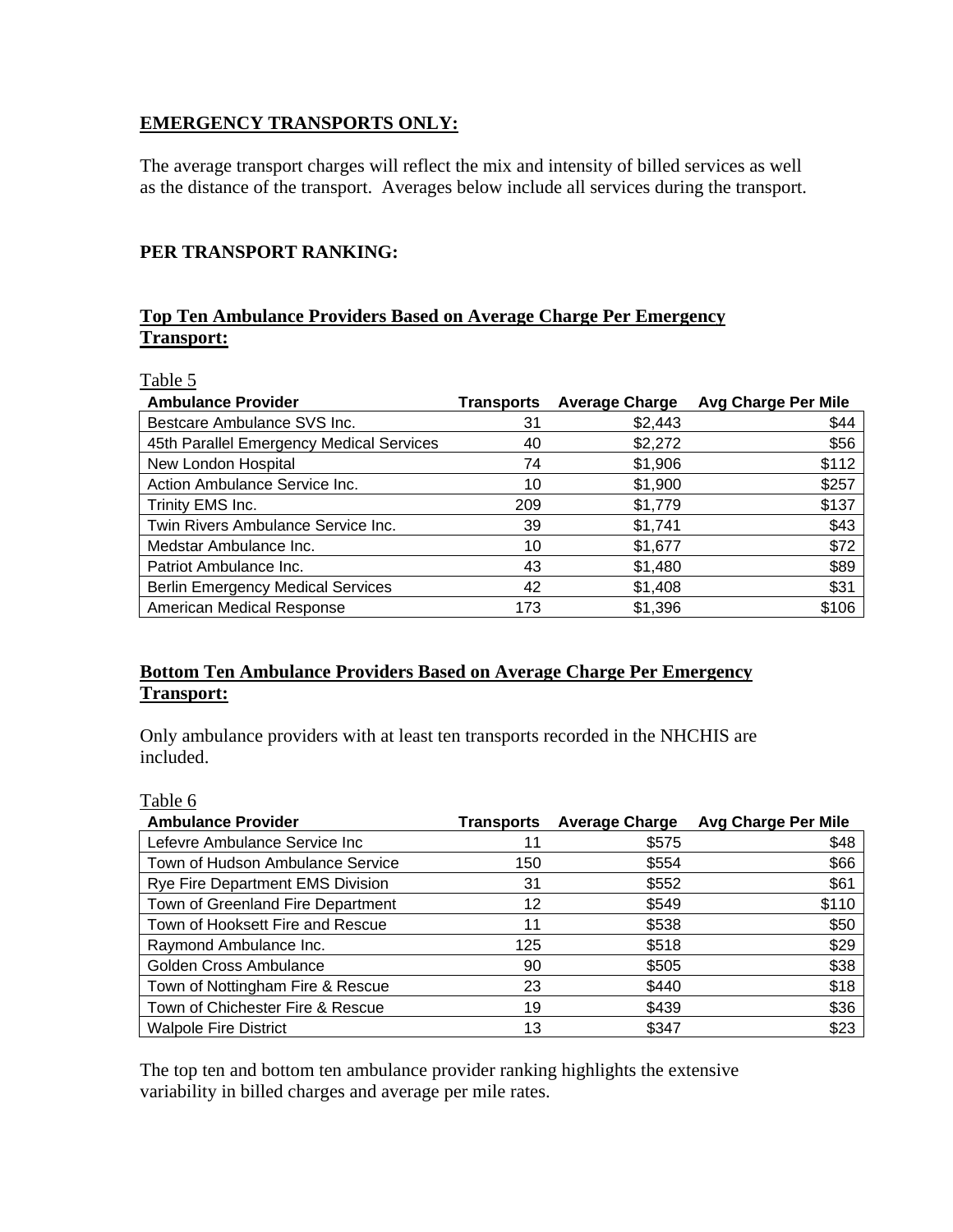#### **PER MILE RANKING:**

# **Top Ten Ambulance Providers Based on Average Charge Per Mile Traveled for Emergency Transport:**

Per mile ranking includes all services billed, not just the mileage rate. These rankings also show substantial variation in billed rates.

# Table 7

| <b>Ambulance Provider</b>             | <b>Transports</b> | <b>Average Charge</b> | <b>Avg Charge Per Mile</b> |
|---------------------------------------|-------------------|-----------------------|----------------------------|
| <b>Boston Medical Center</b>          | 50                | \$1,011               | \$510                      |
| Action Ambulance Service Inc.         | 10                | \$1,900               | \$257                      |
| Cataldo Ambulance Service Inc.        | 19                | \$1,239               | \$205                      |
| North Conway Ambulance Inc.           | 10                | \$972                 | \$194                      |
| City of Franklin Fire Department      | 47                | \$661                 | \$183                      |
| City of Dover Fire & Rescue           | 164               | \$712                 | \$171                      |
| Armstrong Ambulance                   | 15                | \$1,312               | \$153                      |
| Town of North Andover Fire Department | 10                | \$710                 | \$148                      |
| City of Portsmouth                    | 128               | \$691                 | \$137                      |
| Trinity EMS Inc.                      | 209               | \$1,779               | \$137                      |

# **Bottom Ten Ambulance Providers Based on Average Charge Per Mile Traveled for Emergency Transport:**

Only ambulance providers with at least ten transports recorded in the NHCHIS are included.

| Table 8                            |                   |                       |                            |
|------------------------------------|-------------------|-----------------------|----------------------------|
| <b>Ambulance Provider</b>          | <b>Transports</b> | <b>Average Charge</b> | <b>Avg Charge Per Mile</b> |
| Raymond Ambulance Inc.             | 125               | \$518                 | \$29                       |
| Town of Deering Fire & Rescue      | 10                | \$764                 | \$26                       |
| Town of Whitefield Fire Rescue     | 14                | \$629                 | \$26                       |
| Town of Bradford Ems               | 12                | \$633                 | \$25                       |
| <b>Walpole Fire District</b>       | 13                | \$347                 | \$23                       |
| Warren Wentworth Ambulance Service | 22                | \$1,044               | \$23                       |
| <b>Lancaster EMS</b>               | 39                | \$872                 | \$22                       |
| Upper Valley Ambulance Inc.        | 30                | \$1,073               | \$20                       |
| Town of Northumberland Ambulance   | 21                | \$865                 | \$18                       |
| Town of Nottingham Fire & Rescue   | 23                | \$440                 | \$18                       |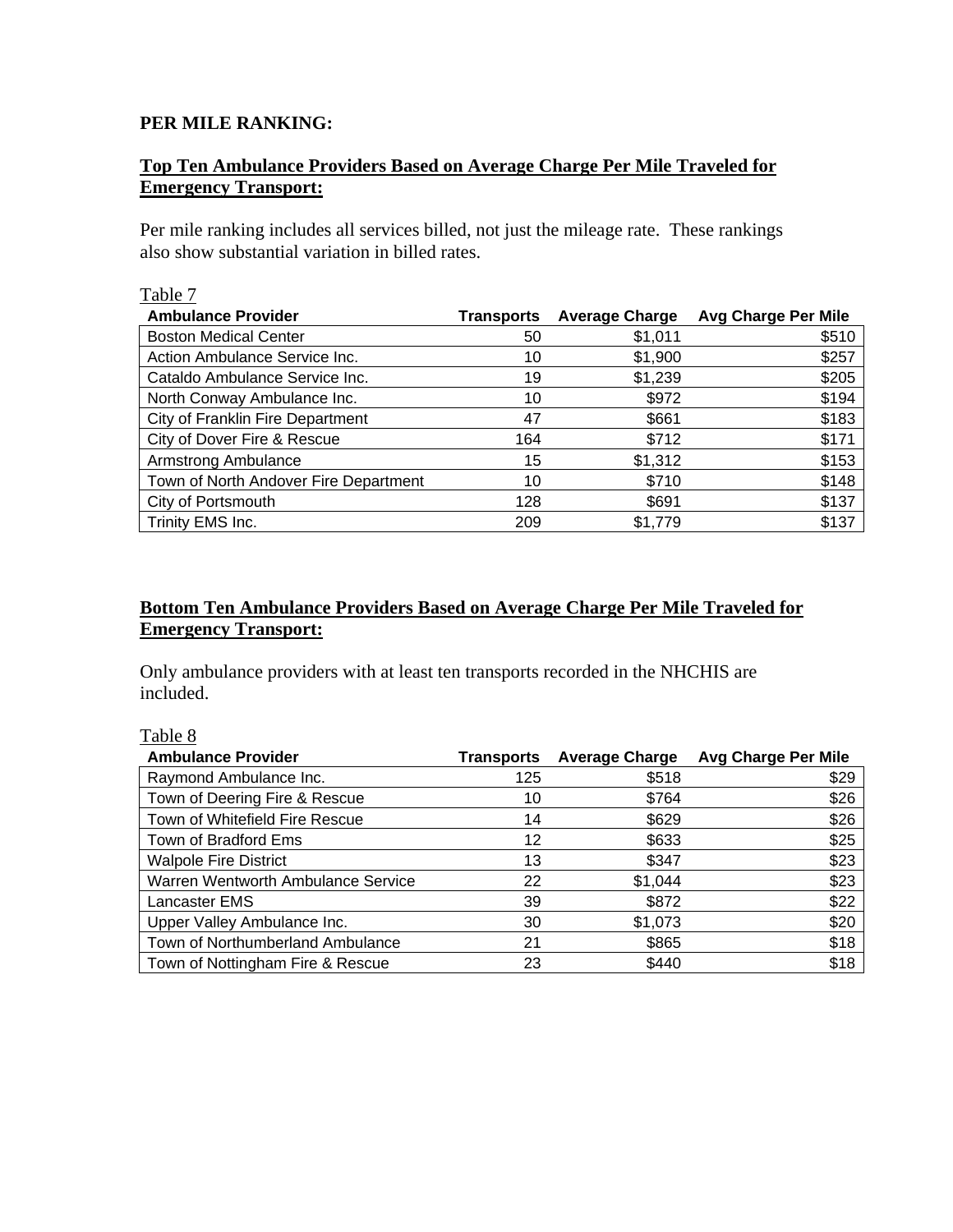# **NON-EMERGENCY TRANSPORTS:**

# **PER TRANSPORT RANKING:**

# **Top Ten Ambulance Providers Based on Average Charge Per Non-Emergency Transport:**

Table 9

| <b>Ambulance Provider</b>                | <b>Transports</b> | <b>Average Charge</b> | <b>Average Charge</b><br><b>Per Mile</b> |
|------------------------------------------|-------------------|-----------------------|------------------------------------------|
| Mary Hitchcock Memorial Hospital         | 39                | \$2,467               | \$28                                     |
| <b>Berlin Emergency Medical Services</b> | 16                | \$2,435               | \$20                                     |
| <b>Children's Hospital Ambulance</b>     | 16                | \$2,234               | \$46                                     |
| Cataldo Ambulance Service Inc.           | 40                | \$2,147               | \$66                                     |
| Bestcare Ambulance Sys Inc.              | 79                | \$2,043               | \$45                                     |
| Lifeline Ambulance Service LLC           | 14                | \$1,964               | \$57                                     |
| Trinity EMS Inc.                         | 28                | \$1,920               | \$70                                     |
| American Medical Response                | 287               | \$1,794               | \$45                                     |
| Fallon Service Inc.                      | 53                | \$1,779               | \$45                                     |
| New London Hospital                      | 28                | \$1,665               | \$47                                     |

# **Bottom Ten Ambulance Providers Based on Average Charge Per Non-Emergency Transport:**

Only ambulance providers with at least ten transports recorded in the NHCHIS are included.

Table 10

| <b>Ambulance Provider</b>         | <b>Transports</b> | <b>Average Charge</b> | <b>Average Charge</b><br><b>Per Mile</b> |
|-----------------------------------|-------------------|-----------------------|------------------------------------------|
| Eascare Ambulance                 | 37                | \$1,128               | \$35                                     |
| Rockingham Regional Ambulance     | 739               | \$989                 | \$32                                     |
| North East Mobile Health Services | 21                | \$937                 | \$17                                     |
| Lefevre Ambulance Services Inc.   | 15                | \$812                 | \$20                                     |
| Care Plus Ambulance               | 288               | \$654                 | \$24                                     |
| Golden Cross Ambulance            | 78                | \$629                 | \$16                                     |
| <b>Spaulding Ambulance</b>        | 25                | \$449                 | \$126                                    |
| Durham Ambulance Corps            | 11                | \$225                 | \$21                                     |
| Derry Fire Department Ambulance   | 15                | \$222                 | \$26                                     |
| <b>Frisbie Memorial Hospital</b>  | 16                | \$113                 | \$15                                     |